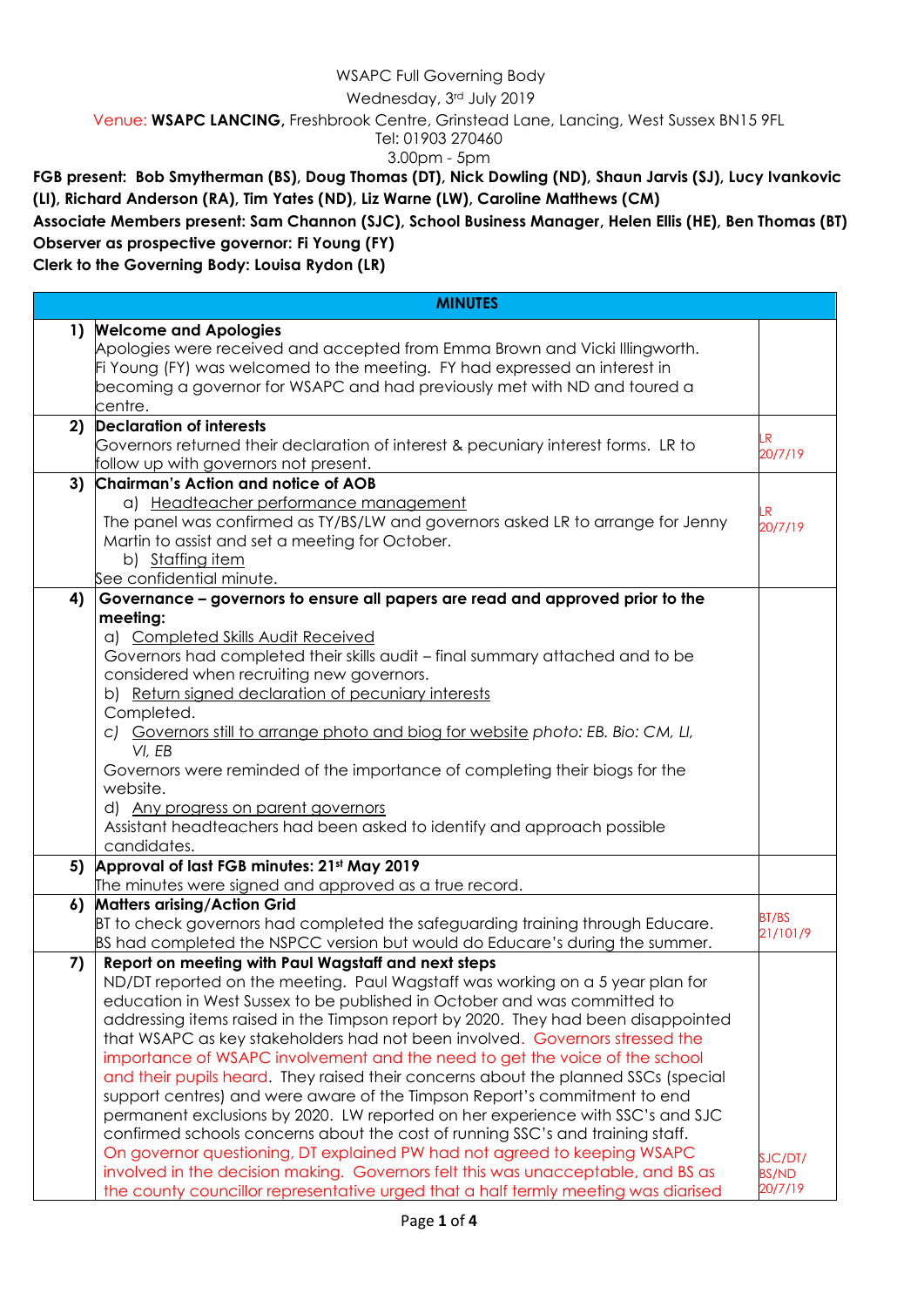|     | could consider becoming an academy or approach other organisations for                                                                                                 |              |
|-----|------------------------------------------------------------------------------------------------------------------------------------------------------------------------|--------------|
|     | support. They appreciated WSCC had to consult with schools through the Schools                                                                                         |              |
|     | Forum and SJC reported on the last meeting which had concentrated on finance.                                                                                          |              |
| 8)  | Head Teachers Report/Details on College Accountability Plan (CAP)                                                                                                      |              |
|     | BT reported on the progress made with the CAP. SJ was confident it would give                                                                                          |              |
|     | governors clear understanding of school improvement and data and enable them                                                                                           |              |
|     | to ask the challenging questions to ensure the school visions are being realised and                                                                                   |              |
|     | have a positive impact on raising the quality of education. TY raised concerns that                                                                                    |              |
|     | whilst the CAP was being developed governors had no clear understanding of the                                                                                         |              |
|     | current WSAPC performance. BT confirmed the reports generated at the start of the<br>autumn term would give governors a comprehensive view of progress/attainment      |              |
|     | and school improvement priorities. In the meantime, governors should use the                                                                                           |              |
|     | current SIP. DT explained he had a headteacher's report of data but he had                                                                                             |              |
|     | understood governors had agreed they wanted an easier way to understand and                                                                                            |              |
|     | monitor school progress.                                                                                                                                               |              |
|     | LW was confident the CAP would be a living document making it easier for                                                                                               |              |
|     | governors to monitor and challenge effectively.                                                                                                                        |              |
|     | LI joined the meeting.                                                                                                                                                 |              |
|     | <b>Attendance</b>                                                                                                                                                      |              |
|     | Governors had received the figures and studied the determining factors on                                                                                              |              |
|     | attendance. TY had worked with BT to ensure figures were understandable and                                                                                            |              |
|     | ensure that it was clear how figures were impacted by a small number of pupils.                                                                                        |              |
|     | For example, they appreciated the impact of pupils who had been on roll for longer<br>than 24 months. On questioning, HE reported on the reintegration process and the |              |
|     | positive indicators that determined pupils were ready. However, governors                                                                                              |              |
|     | appreciated the barriers to reintegrating pupils with ECHPs. BT noted the efforts                                                                                      |              |
|     | being made to raise attendance and HE commented on the anticipated impact of                                                                                           |              |
|     | the attendance officers who had been appointed in Nov 18. SJ reported on the                                                                                           |              |
|     | individual case studies and some successful outreach work to get pupils to attend.                                                                                     |              |
|     | RA agreed it was vital to keep anecdotal evidence alongside the data. He                                                                                               | ВT           |
|     | suggested looking at an Alternative Provision service with good attendance to learn                                                                                    | 21/10/19     |
|     | from them. He also asked that the Chalkhill attendance was included in the report.                                                                                     |              |
|     | Governors checked whether the WSAPC attendance figures could be used against                                                                                           |              |
|     | WSAPC as an argument for the SSC's but HE confirmed WSAPC's strong attendance                                                                                          |              |
|     | data for primary. They felt the filters used to measure attendance made the figures                                                                                    |              |
|     | meaningful but HE did note the challenge of comparing attendance levels with a<br>constantly changing cohort.                                                          |              |
|     | HE reported on the Complex Case Panels WSAPC had set up and that they had                                                                                              |              |
|     | invited WSCC officers to support them but they had not attended the meetings or                                                                                        |              |
|     | given any feedback. LI suggested raising a safeguarding concern with WSCC.                                                                                             | HE.          |
|     |                                                                                                                                                                        | 20/7/19      |
|     | Governors thanked the leadership team for the progress made on the CAP and                                                                                             | <b>BT/DT</b> |
|     | looked forward to receiving the comprehensive document well in advance of the                                                                                          | 7/10/19      |
|     | FGB meeting on 21/10/19.                                                                                                                                               |              |
| 9)  | Confirmation of budget close down figure for 2018/19                                                                                                                   |              |
|     | SJC confirmed the close down figure had been confirmed as expected at                                                                                                  |              |
|     | £13,782.81.                                                                                                                                                            |              |
|     | 10) Premises Report                                                                                                                                                    |              |
|     | SJC confirmed the SLA with West Sussex was in place and the premises<br>development plans were underway, to be reported at next FGB. She confirmed                     | <b>SJC</b>   |
|     | that budgetary constraints meant that only reactive repairs were taking place.                                                                                         | 21/101/9     |
|     | BS raised concerns that there had been no progress on the governor approved                                                                                            |              |
|     | merger of Worthing and Lancing. DT confirmed Ellie Evans had a meeting at                                                                                              |              |
|     |                                                                                                                                                                        |              |
|     |                                                                                                                                                                        |              |
|     | WSAPC the following day and governors agreed if she gave no satisfactory<br>response BS would send a letter to the WSCC Chief Executive asking for answers.            | DT/SJC/      |
|     | DT/SJC to draft for BS.                                                                                                                                                | <b>BS</b>    |
| 11) | <b>Questions on Committee minutes</b>                                                                                                                                  |              |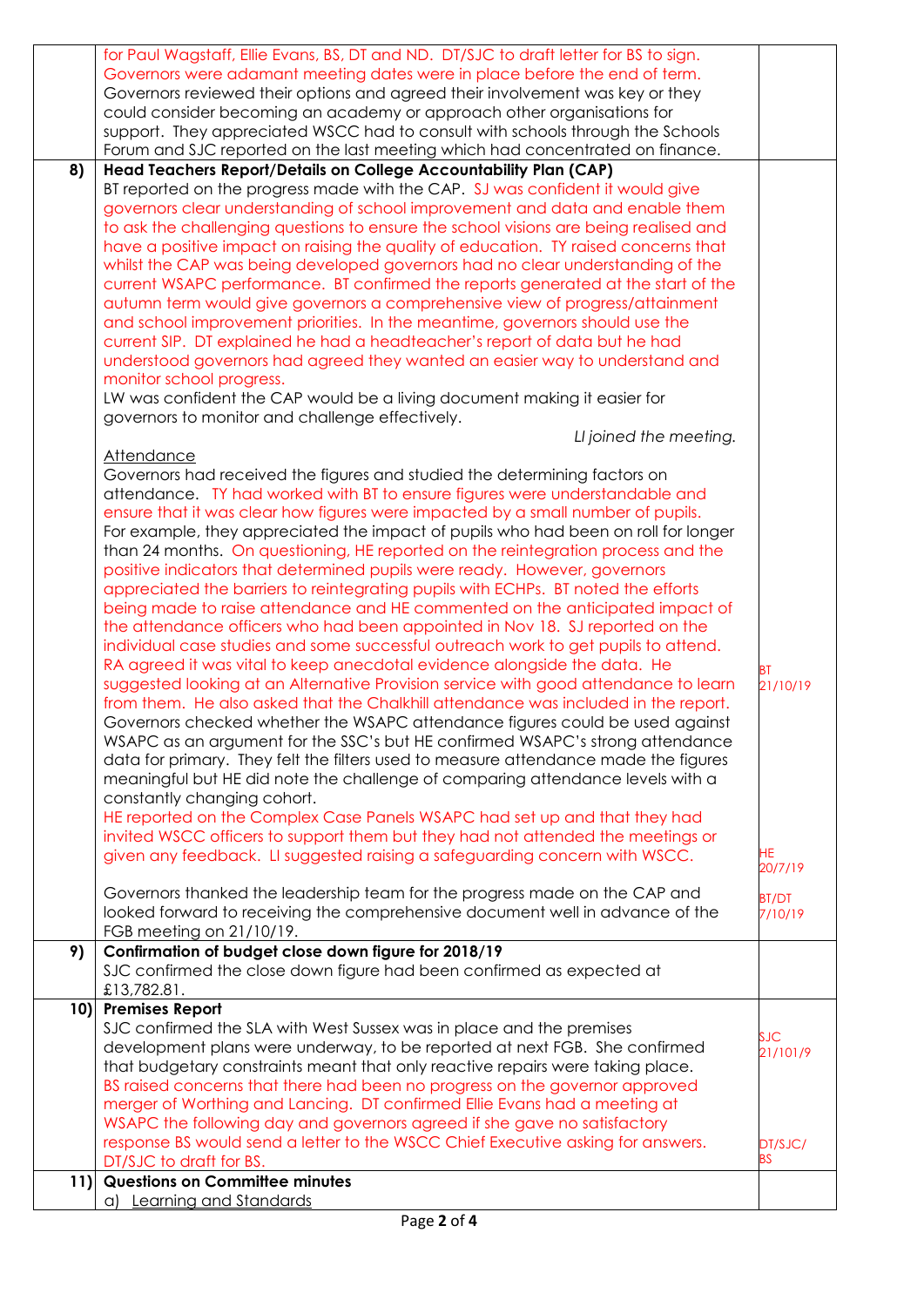|     | Minutes received.                                                                                                                  |                       |
|-----|------------------------------------------------------------------------------------------------------------------------------------|-----------------------|
| 12) | <b>Governor Visits</b>                                                                                                             |                       |
|     | $RA$ – Chalkhill                                                                                                                   | <b>ND</b>             |
|     | ND – Lancing (report to be written)                                                                                                |                       |
|     | Governors were asked to visit centres regularly and attend events. All governors                                                   | 20/7/19<br><b>All</b> |
|     | were invited to sports day on 18 <sup>th</sup> July at Broadbridge Heath from 10-1pm.                                              | 18/7/19               |
| 13) | Health & Safety/Safeguarding Report                                                                                                |                       |
|     | Governors had received HE's report and carefully discussed the outcomes. HE                                                        |                       |
|     | confirmed the changes to CPOMS meaning there was no comparative data but it                                                        |                       |
|     | now gave them effective data for analysis. She commented on the WSCC care                                                          |                       |
|     | Ofsted and that improved training for their staff should lead to better reporting                                                  |                       |
|     | systems.                                                                                                                           |                       |
|     | HE raised a concern that 'other' was the highest reporting stream in secondary and                                                 |                       |
|     | governors considered the reporting process and understood assistant heads had                                                      |                       |
|     | been asked to investigate. SJ believed CPOMS was working well and that the aim                                                     |                       |
|     | to get tutors more involved with AHT oversight would have a positive impact. CM                                                    |                       |
|     | wondered if 'other' was used as the only way of reporting on risk assessments.                                                     |                       |
|     | HE/Assistant heads to check and look at ways of removing/reducing 'other'. RA                                                      |                       |
|     | received confirmation that CPOMS was used at Chalkhill for pupils in school and                                                    |                       |
|     | safeguarding reporting was done through the hospital.                                                                              |                       |
|     | LI asked if there was a 'lessons learned' section in CPOMS. SJ confirmed it was done                                               | НE                    |
|     | verbally and HE agreed it would be a very useful exercise to have reported.                                                        | 21/10/19              |
|     | TY asked about the number of incidents/concerns in Crawley and HE clarified there                                                  |                       |
|     | was multi-agency involvement.                                                                                                      |                       |
|     | HE confirmed there had been 8 LADO referrals with 3 progressing to formal                                                          |                       |
|     | investigation. The outcomes had been unfounded/unsubstantiated.                                                                    |                       |
|     | She thanked governors for their input and confirmed WSAPC was fully compliant                                                      |                       |
|     | with the NSPCC safeguarding and would repeat the audit in the autumn term.                                                         |                       |
|     | 14) Policies                                                                                                                       |                       |
|     | a) Volunteers for Accessibility policy review working group                                                                        |                       |
|     | Governors thanked LW for stepping forward. DT to contact LW in September.                                                          | DT/LW<br>09/19        |
|     | b) Behaviour Policy - governors to make suggestions prior to the meeting                                                           |                       |
|     | Governors checked pupils were aware of the statement and policy and DT                                                             |                       |
|     | confirmed it was included in the admissions meeting and home school agreement.                                                     |                       |
|     | Staff had to sign a copy. Policy approved and to be uploaded onto website.                                                         |                       |
|     | 15) Key Themes of Meeting/Impact on pupils                                                                                         |                       |
|     | Commitment for WSAPC to be involved in WSCC 5 year education plan.                                                                 |                       |
|     | New college accountability plan progressing.                                                                                       |                       |
|     | Strong process and governor support for recording and improving attendance.<br>Strong processes and data in place for safeguarding |                       |
|     | Steps taken to ensure WSCC achieve merger of Worthing/Lancing                                                                      |                       |
|     | Governor volunteer to work on accessibility policy review.                                                                         |                       |
|     | Governor strategy meeting proposed for a September Saturday                                                                        |                       |
|     | 16) Complete WSCC Governance Survey                                                                                                |                       |
|     | Governors thanked RA for his input. LR to submit to WSCC.                                                                          |                       |
|     | 17) Dates of next meetings                                                                                                         |                       |
|     | Proposal for 2019/20 attached. Learning and Standards will be included in FGB on                                                   |                       |
|     | 21/10/19 at 3pm.                                                                                                                   |                       |
|     | Pay meeting to be arranged for October.                                                                                            | LR.<br>20/7/19        |
|     |                                                                                                                                    |                       |
|     | ND asked if governors felt they met frequently enough. Governors had discussed at                                                  |                       |
|     | the previous meeting the impact on staff of having meetings too regularly and after                                                |                       |
|     | some discussion, agreed the most impactful way of learning about the school was                                                    |                       |
|     | seeing it in action; ie have lunch with the pupils, attend an end of day review                                                    |                       |
|     | meeting. SJC to send out termly calendar and governors to arrange with AHT                                                         |                       |
|     | appropriate visiting times.                                                                                                        |                       |
|     | All governors were asked to organise at least one visit prior to the FGB on 21/10/19.                                              |                       |
|     | FY highlighted how beneficial it had been for governors to be invited to INSET days at                                             |                       |
|     | her previous school and LI commented on how valuable it had been for her to                                                        |                       |
|     | attend the training done on LGBT.                                                                                                  |                       |